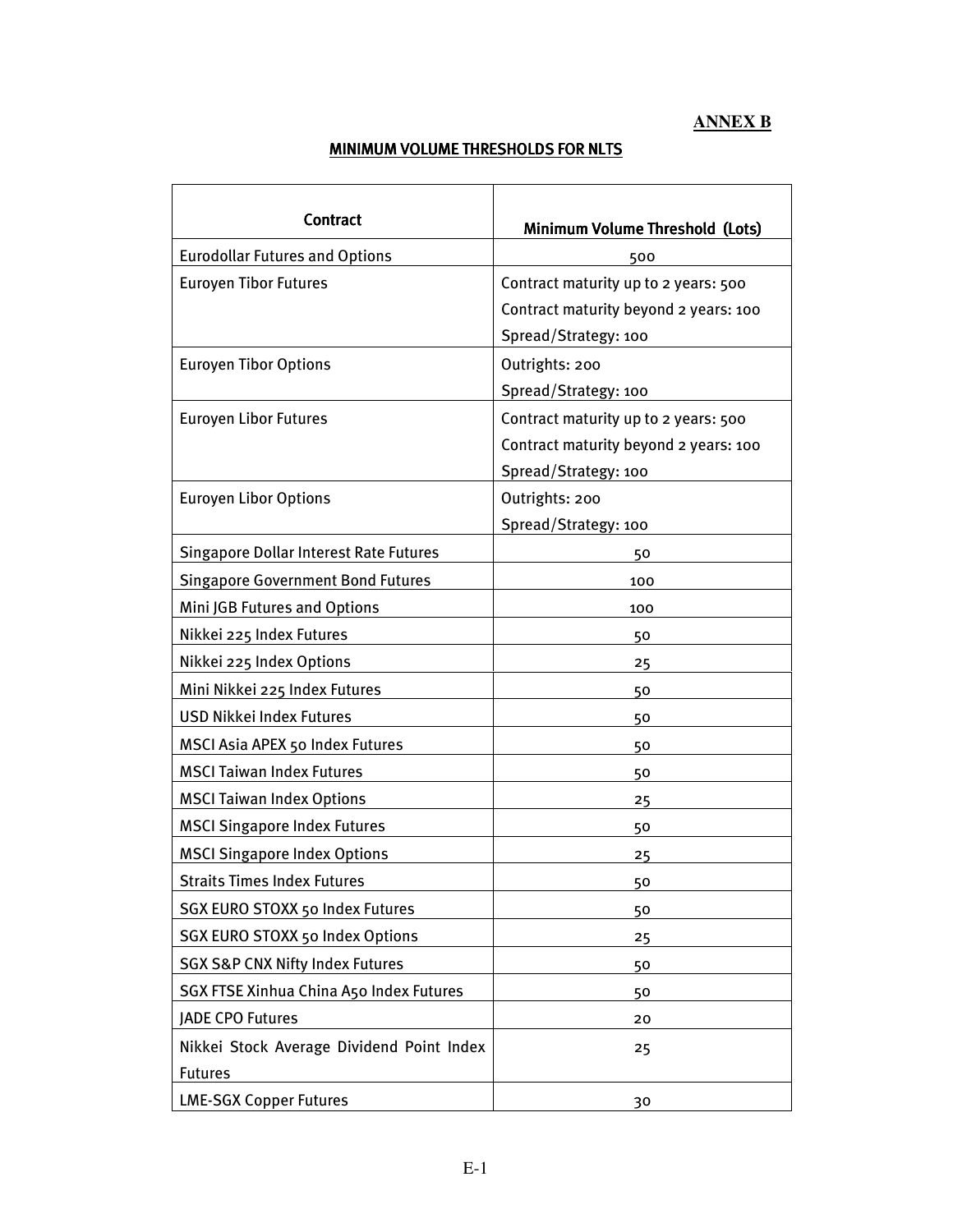| 60       |
|----------|
|          |
|          |
| 60<br>40 |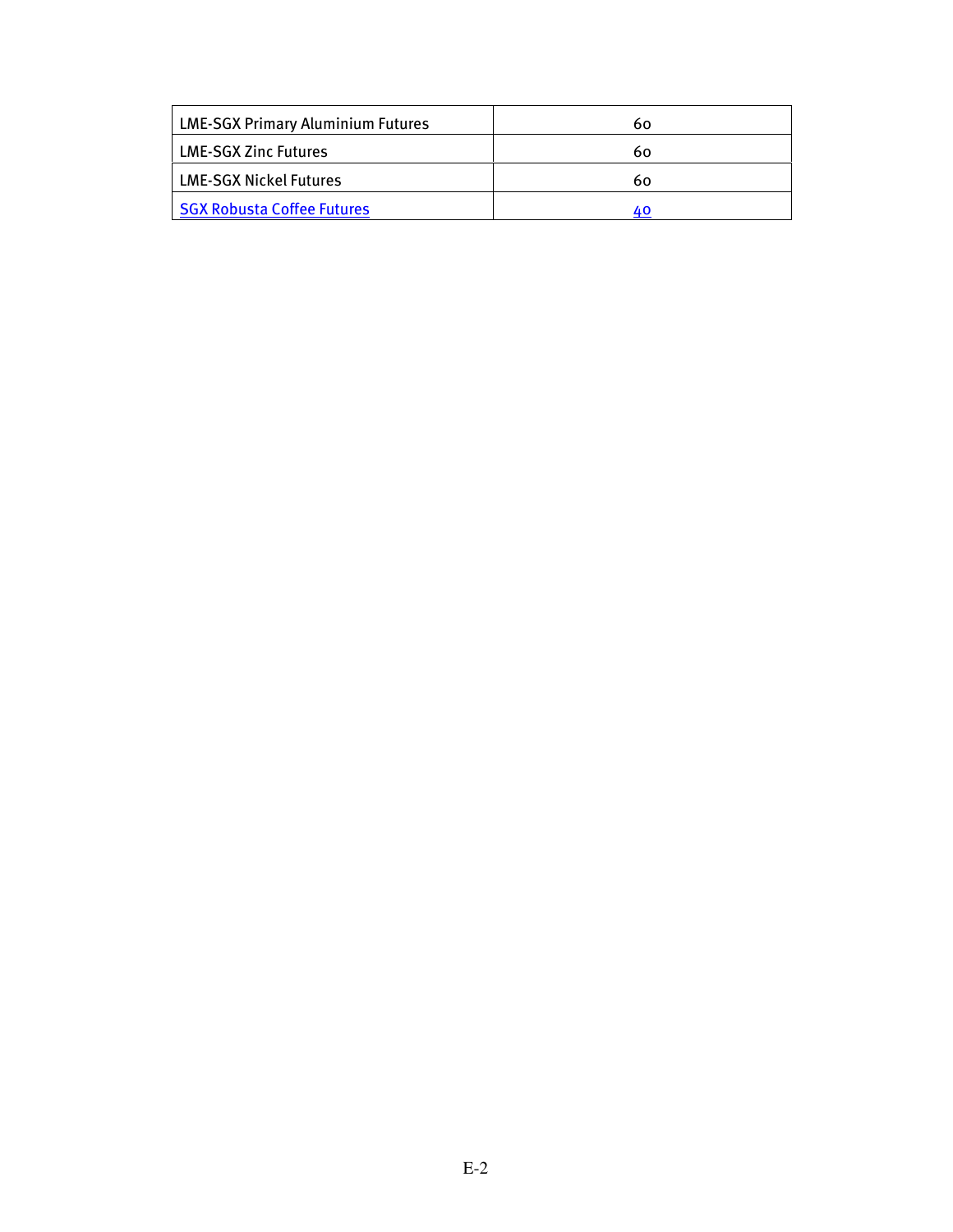### Appendix B

| <b>Contract</b>                                           | <b>Market Tick Size</b>                                                                                                                                    | <b>NLT Tick Size</b>                     |
|-----------------------------------------------------------|------------------------------------------------------------------------------------------------------------------------------------------------------------|------------------------------------------|
| <b>Eurodollar Futures and Options</b>                     | Spot<br>0.0025 point (US\$6.25)<br><b>Subsequent contract months</b><br>0.0050 point (US\$12.50)                                                           | All<br>0.0001 point (US\$0.25)           |
| <b>Euroyen Tibor Futures</b>                              | Spot and subsequent<br>$\overline{\mathbf{3}}$<br>contract months<br>0.0025 point (¥625)<br>5 <sup>th</sup> contract month onwards<br>0.005 point (¥1,250) | All<br>0.001 point (¥250)                |
| <b>Euroyen Tibor Options</b>                              | 0.005 point (¥1,250)                                                                                                                                       | 0.001 point (¥250)                       |
| <b>Euroyen Libor Futures</b>                              | Spot and subsequent<br>3<br>contract months<br>0.0025 point (¥625)<br>5 <sup>th</sup> contract month onwards<br>0.005 point (¥1,250)                       | All<br>0.001 point (¥250)                |
| <b>Euroyen Tibor Options</b>                              | 0.005 point (¥1,250)                                                                                                                                       | 0.001 point (¥250)                       |
| Dollar<br>Singapore<br>Interest<br>Rate<br><b>Futures</b> | 0.005 point (S\$12.50)                                                                                                                                     | 0.001 point (S\$2.50)                    |
| Singapore<br><b>Bond</b><br>Government<br><b>Futures</b>  | S\$0.01 per S\$100 face value<br>(S\$10)                                                                                                                   | S\$0.01 per S\$100 face<br>value (S\$10) |
| Mini JGB Futures and Options                              | ¥0.01 per ¥100 face value<br>$(*1,000)$                                                                                                                    | ¥0.01 per ¥100 face value<br>$(*1,000)$  |
| Nikkei 225 Index Futures                                  | 5 index points (¥2,500)                                                                                                                                    | 0.01 index point (¥5)                    |
| Nikkei 225 Index Options                                  | 1 index point (¥500)                                                                                                                                       | $0.01$ index point $(45)$                |
| USD Nikkei 225 Index Futures                              | 5 index points (US\$25)                                                                                                                                    | index<br>point<br>0.01<br>(US\$0.05)     |
| Mini Nikkei 225 Index Futures                             | 1 index point (¥100)                                                                                                                                       | 0.01 index point (¥1)                    |
| MSCI Asia APEX 50 Index Futures                           | 0.5 index point (US\$25)                                                                                                                                   | index<br>point<br>0.01<br>(US\$o.50)     |
| <b>MSCI Taiwan Index Futures</b>                          | 0.1 index point (US\$10)                                                                                                                                   | index<br>point<br>0.01<br>(US\$1.00)     |

### MINIMUM TICK SCHEDULE FOR NEGOTIATED LARGE TRADES